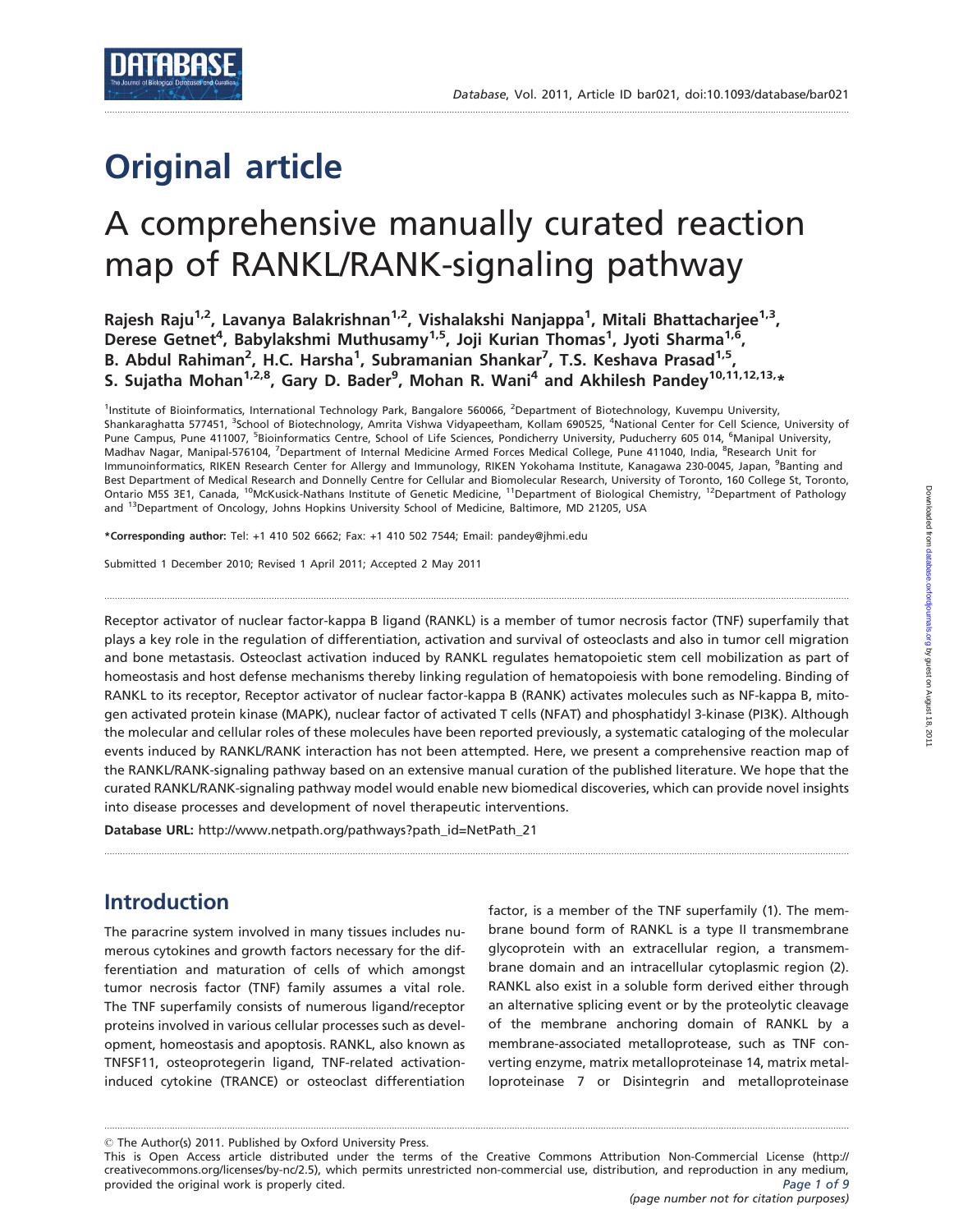domain-containing protein 19 (3–6). As a member of TNF family, RANK is expressed mainly on cells of monocyte/ macrophage lineage such as pro-osteoclasts and osteoclasts, whereas the RANKL is synthesized by and expressed on cell membrane of bone marrow stromal cell and osteoblasts. Expression of RANKL has also been detected in a wide variety of tissues and specific cells including spleen, placenta, heart, stomach, thyroid gland, lung, brain, thymus, lymph nodes, osteoclasts and peripheral blood leukocytes (7–10). In bone metabolism, osteoclasts play primary role by involving in bone resorption. In brain, RANKL is expressed in the lateral septal nucleus and RANK is expressed specifically in the neurons and astrocytes of the preoptic area and medial septal nucleus in the hypothalamus. Hanada et al. (11) have shown a novel function of RANKL/RANK signaling in brain that plays a significant role in the regulation of body temperature and fever response in inflammation. Prolactin, progesterone and parathyroid hormone-like related protein stimulate RANKL expression on mammary gland epithelial cells whereas RANK is constitutively expressed in these cells. Knockout studies in mice have shown that RANKL and RANK are required for the development, proliferation and survival of lactating mammary gland during pregnancy. RANKL/ RANK-signaling system is critical for the induction of lactation by mediating lobulo-alveloar morphogenesis. Kim et al., have also shown that RANK activation by RANKL is crucial to control proliferation of mammary epithelial cells (12,13). Furthermore, RANKL is reported to be upregulated in primary malignant bone tumors including osteosarcoma, chondrosarcoma, giant cell tumor (14) and multiple myeloma (15). RANKL has also been shown to be overexpressed in >90% of metastatic tumor cells in adenocarcinoma lesions of prostate, breast, lung and thyroid origin (16) and also in breast cancer stromal cells (17).

RANKL binds to type I transmembrane protein known as RANK (TNFRSF11A) to form a functional hexamer complex containing trimeric RANKL and RANK (18–20). The RANKL/ RANK interaction is essential to osteoclastogenesis as it stimulates the differentiation, maturation and survival of osteoclasts (21–25). In the immune system, RANKL expressed by activated T cells interacts with RANK expressed on dendritic cells in order to regulate survival and function of dendritic cells (10,26–28). RANKL/RANK system plays an important role in controlling the development of AIRE<sup>+</sup> thymic medullary epithelial cells in the thymus (29) and in lymph node organogenesis (30). Osteoprotegerin (OPG), also known as (TNFRSF11B) or osteoclastogenesis inhibitory factor, is a decoy receptor that modulates signaling by RANKL during osteoclastogenesis. OPG binds to RANKL and neutralizes its function thereby negatively regulating osteoclast differentiation, maturation and survival (31,32). Undifferentiated pre-osteoblastic bone marrow stromal cells were known to express high levels of RANKL along with relatively low levels of OPG. The ratio of RANKL/OPG increases during their activation and differentiation into osteoclasts. This ratio declines during differentiation of undifferentiated pre-osteoblastic cells into mature osteoblasts during which their osteoclastogenic activity is suppressed (33). Thus the RANKL/OPG ratio plays a significant role in determining bone mass and skeletal integrity. RANK, being a member of TNF receptor superfamily, lacks any catalytic activity and therefore recruits adaptor molecules such as TNFR-associated factors (TRAFs) to transduce signals.

Several pathways have been shown to be activated by RANKL/RANK-signaling system. These pathways include, NF-kappa B, mitogen activated protein kinases (MAPK's), protein kinase C (PKC), Ca2+/Calcineurin/nuclear factor of activated T cells (NFAT) and phosphoinositide-3-kinase (PI3K). The functional importance of NF-kappa B (34–40), JNK (41–44), SRC-PI3K-AKT (45,46) and p38MAPK (47) pathways in osteoclast differentiation and osteoclastogenesis have been extensively studied. Although the RANKL/ RANK pathway has been well studied, a comprehensive map of this signaling pathway is not available in any of the publicly available signal transduction pathway resources. Our group has previously developed a signaling pathway resource called NetPath ([http://www.netpath.](http://www.netpath.org) [org](http://www.netpath.org)), which currently comprises of 20 human signaling pathways involved in immune- and cancer-signaling pathways (48). With the goal of creating manually curated individual pathways relevant to molecular biologists and clinicians alike, we describe here the development of a comprehensive resource of RANKL/RANK-signaling pathway. Similar approaches were previously undertaken by various groups to provide comprehensive maps of epidermal growth factor receptor (49), interleukin-1 receptor (50) and toll-like receptor (51) signaling pathways. RANKL/ RANK-signaling pathway resource is a NetPath module freely available at [http://www.netpath.](http://www.netpath.org/pathways?path_id=NetPath_21) [org/pathways?path\\_id=NetPath\\_21](http://www.netpath.org/pathways?path_id=NetPath_21).

# Curation of RANKL pathway reactions

.............................................................................................................................................................................................................................................................................................

An extensive curation of scientific literature was carried out to catalog RANKL/RANK stimulated reactions. The reactions in NetPath collectively represent individual biochemical events such as protein–protein interactions (PPIs), enzyme–substrate reactions or protein translocation events. We have cataloged these reactions which are proved to be induced or enhanced by the RANKL–RANK interaction. The curation of RANKL pathway reactions was based on the following criteria: (i) reactions should be stimulated by RANKL/RANK system, (ii) reactions must be either induced or enhanced in vivo, (iii) proteins involved in reactions should be from human system, however other mammalian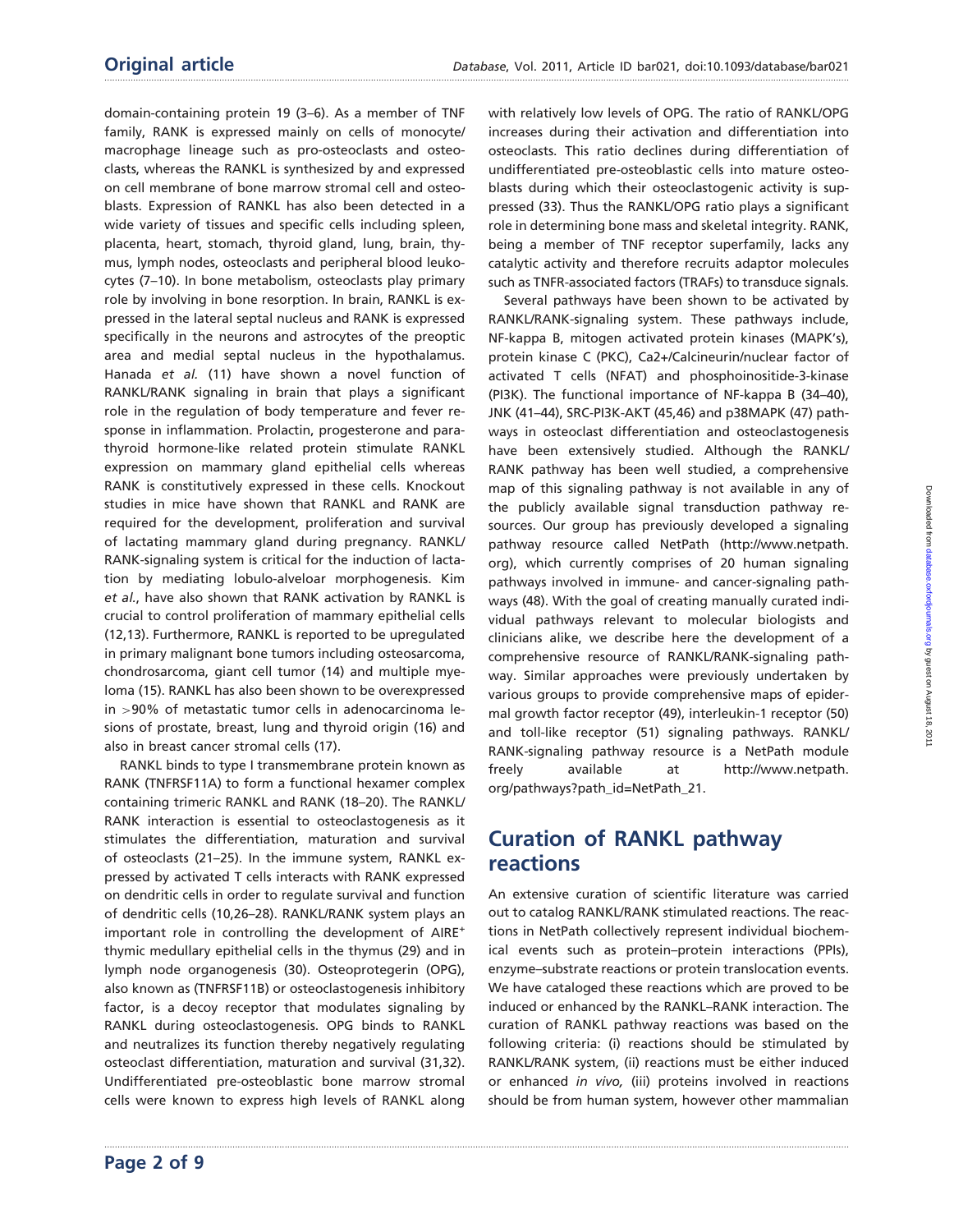proteins were annotated if they were not reported from human system (The mammalian proteins should have orthologous proteins identified in human), (iv) reactions if stimulated by multiple ligands were not considered and (v) only experiments carried out in cell lines of mammalian origin were considered. We used PathBuilder (52), a curation tool previously developed by our group, to annotate pathway reactions captured in this curation process.

### PPIs

PPIs are important mediators and regulators of signaling. We have curated PPIs reported in literature for RANKL/ RANK-signaling system as direct or complex interactions. Direct interactions represent interaction between two molecules whereas complex interactions represent the existence of more than two molecules as a complex. We have also curated various features pertaining to these PPIs including domains and motifs involved in the interaction, dependence of the reactions on various post-translational modifications (PTMs), subcellular location of the interaction and also the cell type in which the reactions were reported.

#### Enzyme–substrate reactions

PTMs are known to regulate signaling cascades by altering functional properties and recruiting proteins to subcellular compartments. We have captured several events of phosphorylation, dephosphorylation, ubiquitination and proteolytic cleavage in RANKL/RANK-signaling pathway. We could not capture any study specific to other PTMs such as sumoylation, desumoylation, deubiquitination, acetylation, deacetylation, methylation, demethylation, palmitoylation and glycosylation reactions in RANKL/RANKsignaling pathway. We cataloged these reactions as either direct or indirect catalytic events. Whenever the upstream enzymes responsible for modification were reported in the literature, PTMs are curated as direct. However, induced/ indirect represents PTMs on proteins for which no report is available on the upstream enzyme responsible for the modification. We documented the enzyme–substrate reactions responsible for direct catalysis events also as PPIs. Whenever available in the literature, we have also cataloged the site and residue information of the PTMs and mapped these on to the respective protein sequences provided in RefSeq database. The molecules which are reported to be activated or inhibited by various assays such as GTPase assay or kinase activity assay but their PTM status has not been reported in RANKL signaling are cataloged into activation/inhibition reactions.

#### Protein translocation events

During signal transduction, proteins translocate across subcellular compartments or are secreted into the extracellular

.............................................................................................................................................................................................................................................................................................

space, a fate determined by interaction partners, various PTMs, or a specific regulatory event. We have curated translocation events in RANKL pathway along with their PTM dependence and description of the experimental system of observation. We used Gene Ontology (GO) to define subcellular localization (53).

#### Gene regulation

We have cataloged transcriptionally regulated genes by RANKL/RANK signaling from normal human cells. The cataloging involves the identification and curation of genes differentially regulated by RANKL signaling reported in literature as demonstrated using diverse experimental strategies including DNA microarrays, northern blot, serial analysis of gene expression and quantitative RT–PCR. The cells/ cell types in which the genes are identified to be differentially regulated are also curated. In addition, we have also documented transcriptional regulators of the differentially regulated genes.

### Summary of RANKL/RANK pathway curation

Our manual literature survey on RANKL/RANK-signaling pathway has cataloged 88 molecules involved in 73 PPIs, 59 enzyme–substrate reactions and 10 protein translocation events. PPIs include 58 binary interactions and 15 protein complexes. The 59 enzyme–substrate reactions comprise of 14 direct reactions which were also considered as direct PPIs and 45 RANKL induced catalytic reactions. We have also cataloged 74 genes which are differentially regulated at the mRNA level by RANKL signaling in various cell types in human system. The interaction domains or motifs for 14 proteins in this pathway have also been documented. The site and residue information for PTMs were captured for 17 proteins. We annotated transcriptional regulators for eight differentially regulated genes from our literature survey pertaining to studies on RANKL pathway. Each and every pathway reactions annotated in NetPath were linked to scientific articles. Six PPIs which were not available in HPRD were submitted to HPRD (54). All the RANK receptor activated reactions were reviewed by a pathway authority ([http://www.netpath.org/pathway\\_](http://www.netpath.org/pathway_authority?path_id=NetPath_21) [authority?path\\_id=NetPath\\_21](http://www.netpath.org/pathway_authority?path_id=NetPath_21)). We have captured several molecules associated with RANKL signaling but not included in the review articles on this pathway to the best of our knowledge. These molecules include FHL2, LYN, FYN, PTK2, ATP6V1E1, ETV5, CYLD, SQSTM1 and LIMD1. We hope that future review articles will consider the addition of these proteins while describing RANKL/RANK signaling.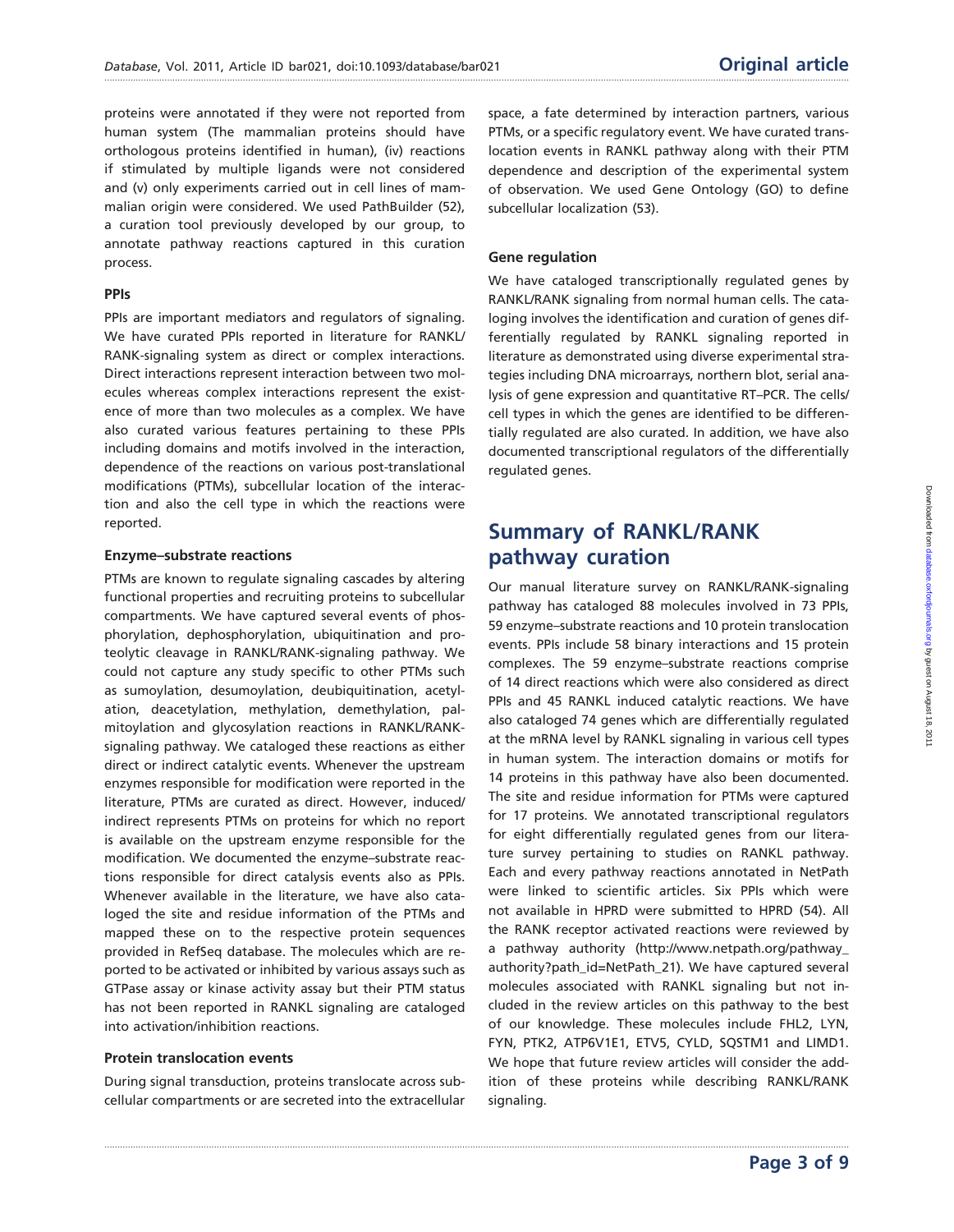# Protein complexes in RANKL/ RANK-signaling pathway

Multiprotein complexes, not individual proteins, are increasingly being recognized as the molecular basis of cellular fluxes of signals. Thus, the identification of dynamic protein complexes is of major interest to the experimental as well as computational biologists. The current effort on RANKL/RANK-signaling system has cataloged several such protein complexes. These complexes are enlisted in Table 1. There were seven protein complexes which were associated with RANK and seven complexes with TRAF6 as a constituent.

# Data formats and availability

The RANKL pathway data described in this work is integrated into NetPath which is publicly available at [\(http://](http://www.netpath.org) [www.netpath.org](http://www.netpath.org)). NetPath RANKL pathway page provides a summary of the pathway, statistics of the number of molecules and total reactions curated under different data categories such as physical interactions, enzyme catalysis, transport and gene regulation. An overview of the RANKL/RANK pathway page in NetPath with the curated information on PPIs, enzyme catalysis and PTMs, protein translocation reactions and gene regulation is provided in Figure 1. The annotated data can be downloaded in various community standard data exchange formats. These include Proteomics Standards Initiative for Molecular Interaction (PSI-MI version 2.5), Biological PAthway eXchange (BioPAX level 3) and Systems Biology Markup Language (SBML level 2.1). PSI-MI is a community standard for

Table 1. Protein complexes curated in RANKL/RANK signaling

| Protein complex                                           | References                 |
|-----------------------------------------------------------|----------------------------|
| TNFRSF11A-TRAF6-TAB2-<br>MAP3K7-TAR1                      | Mizukami et al., 2002 (67) |
| TNFRSF11A-TRAF1-TRAF3-TRAF6                               | Wong et al., 1999 (68)     |
| RUNX1-TRAF6-FHL2                                          | Bai et al., 2008 (69)      |
| TNFRSF11A-SRC-TRAF6                                       | Wong et al., 1999 (68)     |
| TNFRSF11A-CBL-PIK3R1-PIK3R2-TRAF6 Arron et al., 2001 (70) |                            |
| TNFRSF11A-TAB1-MAP3K7                                     | Mizukami et al., 2002 (67) |
| TNFRSF11A-TAR2-TRAF6                                      | Mizukami et al., 2002 (67) |
| SQSTM1-TRAF6-CYLD                                         | Jin et al., 2008 (71)      |
| IYN-TNFRSF11A-PTPN6-GAR2                                  | Kim et al., 2009 (72)      |
| IKRKG–IKRKG–IKRKG                                         | Darwech et al., 2009 (73)  |

The table contains a list of proteins which are reported to form complexes when RANK (TNFRSF11A) is stimulated by RANKL (TNFSF11). Five of the protein complexes which contained RANK also had TRAF6 as a constituent molecule, indicating a central role of TRAF6 in RANKL/RANK signaling.

.............................................................................................................................................................................................................................................................................................

molecular interaction data which facilitates data comparison, exchange and verification (55,56). BioPAX is an emerging standard community language that enables integration, exchange, visualization and analysis of biological pathway data which also incorporates information that can be stored in the PSI-MI format (57). SBML is a machine-readable format for representing models which facilitates mathematical simulation (58). An excel file is also provided to download the list of upregulated and downregulated genes.

# Visualization of the RANKL/RANK-signaling pathway

RANKL pathway data which are made available using different community standards allows interoperability with other data visualization and analysis software such as Cytoscape (59), Ingenuity pathway analysis, Visualization and layout services for BioPAX pathway models (VISIBIOweb) (60) or Chisio BioPAX Editor (ChiBE) (61). Moreover, various software tools are currently under development which converts user-defined formats into these standard formats. For example, conversion between GenMAPP Pathway Markup Language (GPML) and standard pathway exchange formats such as SBML and BioPAX are under development using Paxtools (62,63). A signaling network of RANKL pathway can be created using cytoscape by importing the BioPAX file. The number of steps which leads to any reaction from the stimulated receptor currently depends on the interconnectivity of molecules and their reactions reported in a pathway. Thus, we hope that the RANKL pathway data available in various data formats will help the computational as well as basic biologist to visualize their own custom maps using different pathway visualization tools available in the community.

However, taking into account the heterogeneity and the necessity for experimental validation of independent pathway reactions, we have applied a set of stringent criteria to select pathway reactions from the curated data to be depicted in a pathway map. The selection of such reactions stimulated by RANK was based on any of the following criteria: (i) availability of two or more research articles which established a reaction, (ii) availability of two or more different cell types in which a particular reaction was demonstrated, (iii) proof for a PPIs as component of known protein complexes, (iv) Whether reactions reported using high-throughput experiments have a low-throughput experimental support and (v) whether reactions were represented in expert review articles with their biological significance. A basic network model of the RANKL pathway applying the above criteria was manually generated using PathVisio software (Figure 2). A .gpml file with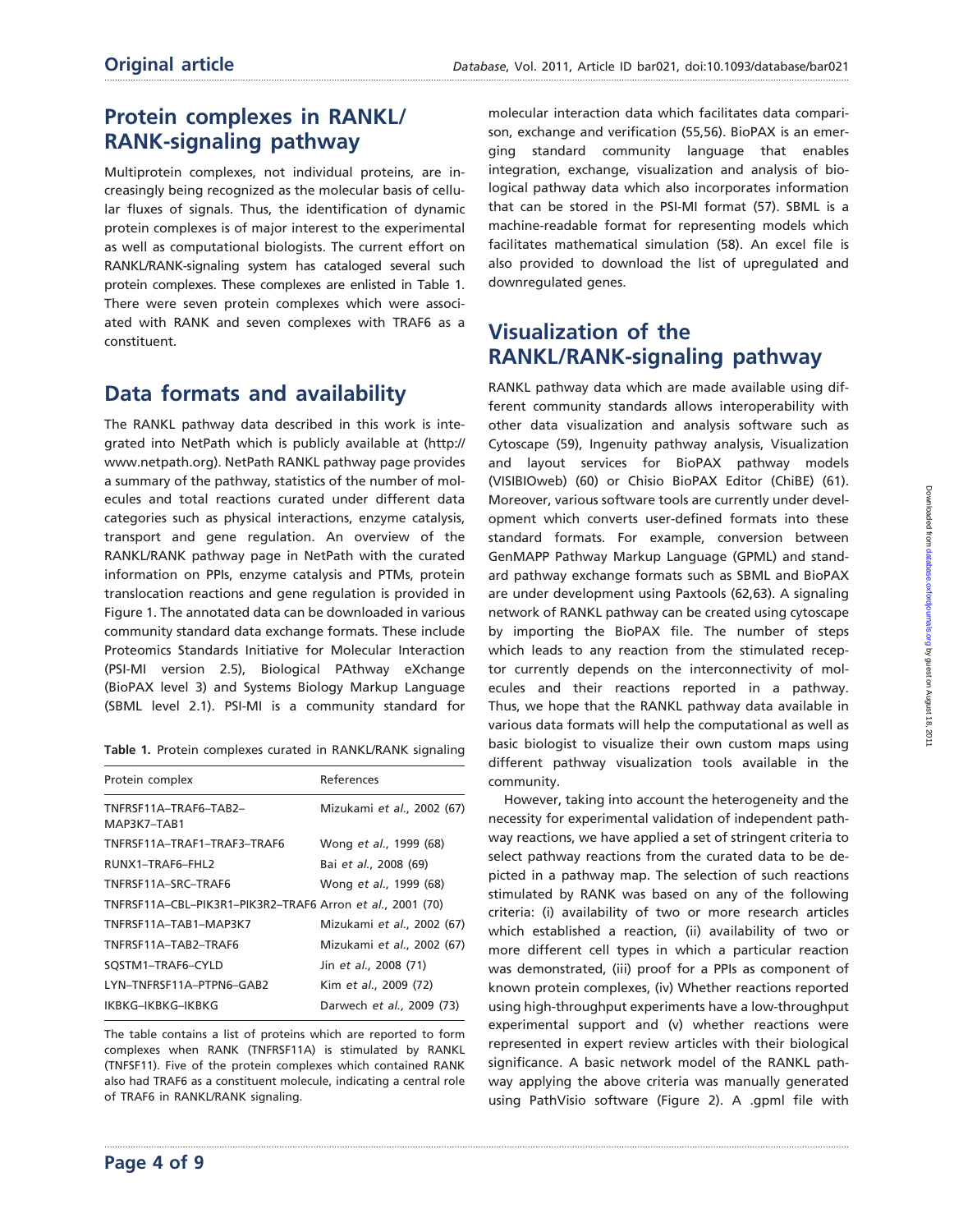

Figure 1. An overview of the RANKL pathway page in NetPath. RANKL pathway page in NetPath hosts the information on the number of molecules curated for RANKL pathway, statistics of the total number of molecules, link to RANKL pathway reactions and the list of genes which are differentially upregulated by RANKL/RANK pathway. Every molecule in the pathway page is linked to the corresponding NetPath molecule page which is further linked to Entrez gene, HPRD, OMIM and Swiss-Prot identifiers. The reaction page of the RANKL pathway contains the list of each type of reactions such as physical interactions, enzyme catalysis and transport with a brief description about the reactions with their PTM dependence or interacting regions/domains/ motifs whenever it was available in literature. The list of curators and reviewers are provided in the RANKL pathway page with the details of the pathway authority. A comments tab is provided in the pathway page to invite the queries and suggestions from the community so as to update and improve RANKL pathway alike other pathways in NetPath.

.............................................................................................................................................................................................................................................................................................

citation containing description of each of the reactions, PTM status, site and residue of modification mapped to specific RefSeq accession and PubMed identifiers are also available to download at [http://www.netpath.org/](http://www.netpath.org/netslim/rankl_pathway.html) [netslim/rankl\\_pathway.html.](http://www.netpath.org/netslim/rankl_pathway.html) A full view of RANKL pathway image in html format is also available at the above link with each node and edge hyperlinked to their corresponding NetPath molecule page and literature evidences respectively.

# Update process

With the involvement of the pathway authority, the RANKL/RANK pathway will be updated periodically as more reactions become available. The proteins and the microRNAs which are differentially regulated by activated RANK will be curated in the future. We hope to get the active participation from the scientific community to update and improve the RANKL pathway reactions.

# **Conclusions**

Curated and organized data pertaining to signaling pathways are crucial to understand biological processes and gene regulation. This is especially true in the wake of increasing use of high-throughput technologies to study gene and protein expression as well as PTMs (64–66). Combining such a pathway map with high-throughput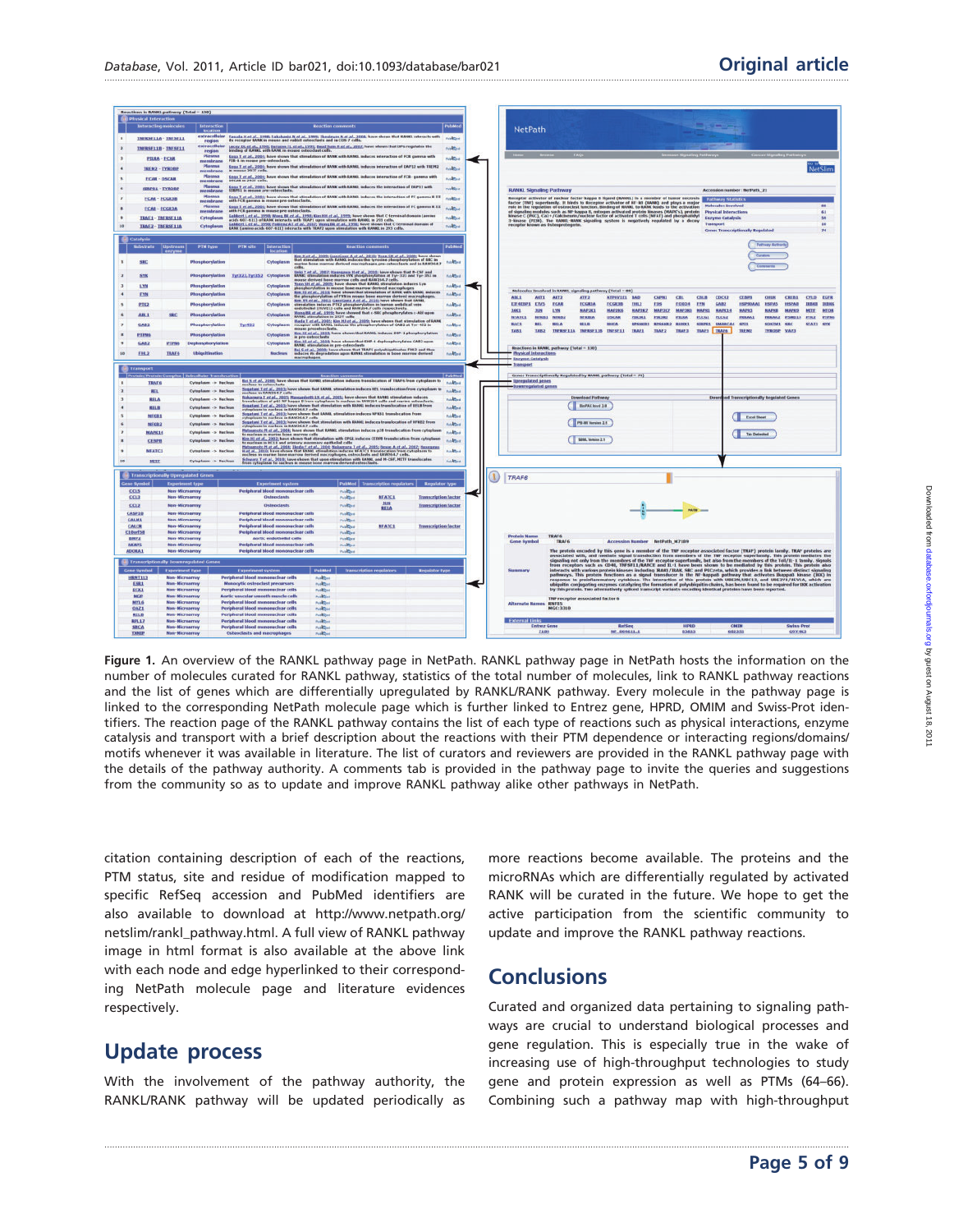



Figure 2. A high-confidence RANKL/RANK pathway reaction map using PathVisio. The RANKL/RANK pathway reaction map represents the high-confidence molecular reactions induced by the binding of RANKL homotrimer to its homotrimer receptor complex. The presented map of RANKL/RANK contains 43 proteins involved in 17 molecular associations, 24 enzyme catalysis reactions and four translocation events. The nodes and edges represent the molecules and their reactions respectively. A detailed legend representative of the information of different types of edges distinguished with various colors is provided. A downloadable version of this map is available with the description for each of the reactions and the inclusion criteria for selection of the reaction in the map at [http://www.netpath.org/netslim/rankl\\_pathway.html.](http://www.netpath.org/netslim/rankl_pathway.html)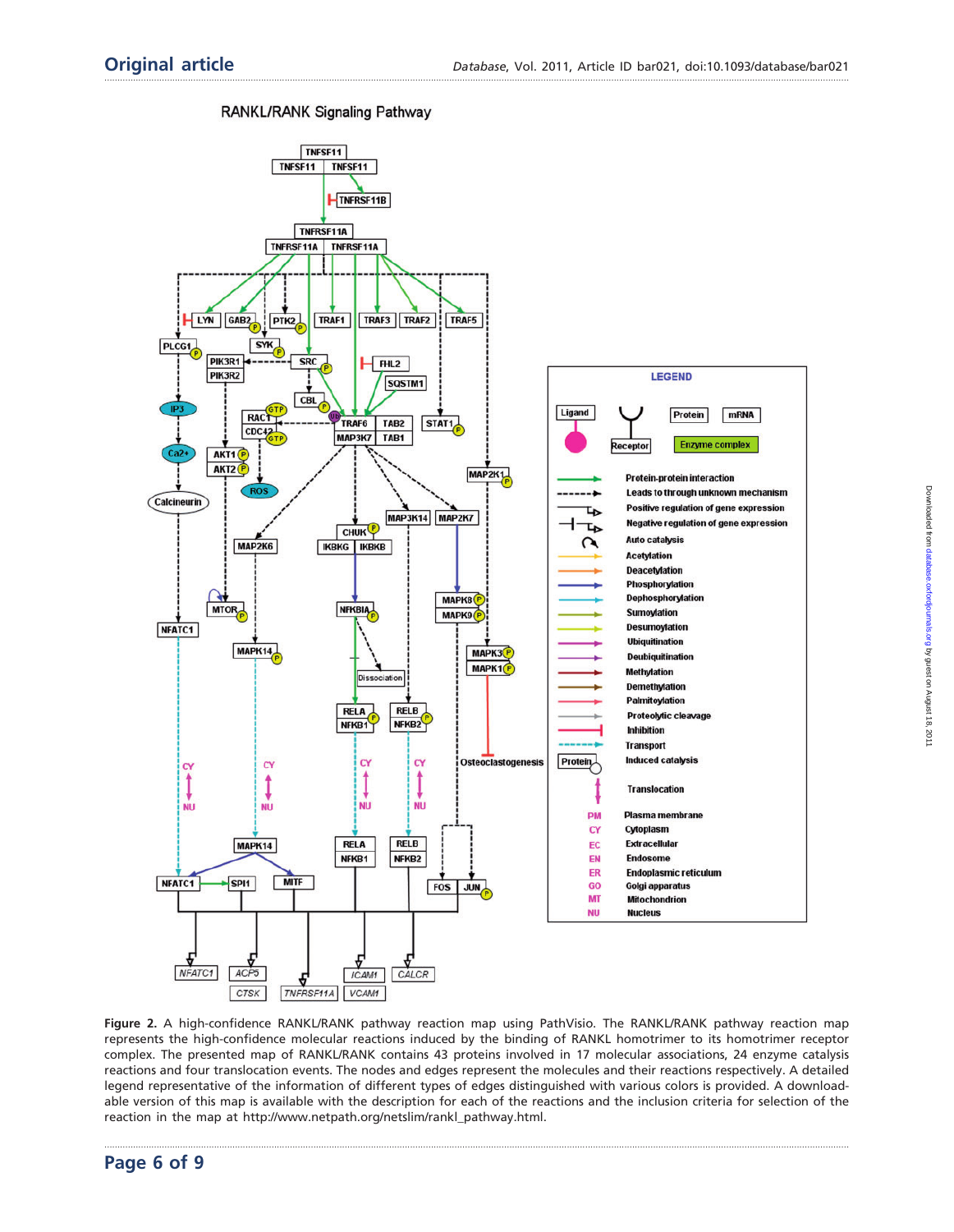data can be used to study perturbations using systems biology approaches. We anticipate that the RANKL/RANK signaling pathway resource described here will help accelerate research in both normal physiology as well as disease mechanisms. The RANKL/RANK pathway reactions are available to download at ([http://www.netpath.org/pathways?path\\_](http://www.netpath.org/pathways?path_id=NetPath_21) [id=NetPath\\_21\)](http://www.netpath.org/pathways?path_id=NetPath_21). We encourage interested members of the scientific community to help us improve the quality of the information in NetPath by submitting their suggestions and critical comments through [http://www.netpath.org/](http://www.netpath.org/comments) [comments](http://www.netpath.org/comments).

## Funding

Department of Biotechnology (DBT), Government of India to the Institute of Bioinformatics; Senior Research Fellowship from Council of Scientific and Industrial Research (CSIR), New Delhi, India (to R.R., J.S. and B.M.); Department of Biotechnology, Young Investigator award (research grants to T.S.K.P.); Wellcome Trust-DBT India Alliance Early Career Fellowship (to H.G.). Funding for open access charge: Wellcome Trust/DBT India Alliance.

Conflict of interest. None declared.

## **References**

- 1. Collin-Osdoby,P., Rothe,L., Anderson,F. et al. (2001) Receptor activator of NF-kappa B and osteoprotegerin expression by human microvascular endothelial cells, regulation by inflammatory cytokines, and role in human osteoclastogenesis. J. Biol. Chem., 276, 20659–20672.
- 2. Wright,H.L., McCarthy,H.S., Middleton,J. et al. (2009) RANK, RANKL and osteoprotegerin in bone biology and disease. Curr. Rev. Musculoskelet. Med., 2, 56–64.
- 3. Lum,L., Wong,B.R., Josien,R. et al. (1999) Evidence for a role of a tumor necrosis factor-alpha (TNF-alpha)-converting enzyme-like protease in shedding of TRANCE, a TNF family member involved in osteoclastogenesis and dendritic cell survival. J. Biol. Chem., 274, 13613–13618.
- 4. Schlöndorff,J., Lum,L., Blobel,C.P. et al. (2001) Biochemical and pharmacological criteria define two shedding activities for TRANCE/OPGL that are distinct from the tumor necrosis factor alpha convertase. J. Biol. Chem., 276, 14665–14674.
- 5. Chesneau,V., Becherer,J.D., Zheng,Y. et al. (2003) Catalytic properties of ADAM19. J. Biol. Chem., 278, 22331–22340.
- 6. Hikita,A., Kadono,Y., Chikuda,H. et al. (2005) Identification of an alternatively spliced variant of Ca2+-promoted Ras inactivator as a possible regulator of RANKL shedding. J. Biol. Chem., 280, 41700–41706.
- 7. Kartsogiannis,V., Zhou,H., Horwood,N.J. et al. (1999) Localization of RANKL (receptor activator of NF kappa B ligand) mRNA and protein in skeletal and extraskeletal tissues. Bone, 25, 525–534.
- 8. Wong,B.R., Josien,R., Lee,S.Y. et al. (1997) TRANCE (tumor necrosis factor [TNF]-related activation-induced cytokine), a new TNF family member predominantly expressed in T cells, is a dendritic cell-specific survival factor. J. Exp. Med., 186, 2075–2080.

- 9. Wong,B.R., Rho,J., Arron,J. et al. (1997) TRANCE is a novel ligand of the tumor necrosis factor receptor family that activates c-Jun N-terminal kinase in T cells. J. Biol. Chem., 272, 25190–25194.
- 10. Anderson,D.M., Maraskovsky,E., Billingsley,W.L. et al. (1997) A homologue of the TNF receptor and its ligand enhance T-cell growth and dendritic-cell function. Nature, 390, 175–179.
- 11. Hanada,R., Leibbrandt,A., Hanada,T. et al. (2009) Central control of fever and female body temperature by RANKL/RANK. Nature, 462, 505–509.
- 12. Fata,J.E., Kong,Y.Y., Li,J. et al. (2000) The osteoclast differentiation factor osteoprotegerin ligand is essential for mammary gland development. Cell, 103, 41–50.
- 13. Kim,N.S., Kim,H.J., Koo,B.K. et al. (2006) Receptor activator of NF-kappaB ligand regulates the proliferation of mammary epithelial cells via Id2. Mol. Cell. Biol., 26, 1002–1013.
- 14. Grimaud,E., Soubigou,L., Couillaud,S. et al. (2003) Receptor activator of nuclear factor kappaB ligand (RANKL)/osteoprotegerin (OPG) ratio is increased in severe osteolysis. Am. J. Pathol., 163, 2021–2031.
- 15. Giuliani,N., Bataille,R., Mancini,C. et al. (2001) Myeloma cells induce imbalance in the osteoprotegerin/osteoprotegerin ligand system in the human bone marrow environment. Blood, 98, 3527–3533.
- 16. Huang,L., Cheng,Y.Y., Chow,L.T. et al. (2002) Tumour cells produce receptor activator of NF-kappaB ligand (RANKL) in skeletal metastases. J. Clin. Pathol., 55, 877–878.
- 17. Kitazawa,S. and Kitazawa,R. (2002) RANK ligand is a prerequisite for cancer-associated osteolytic lesions. J. Pathol., 198, 228–236.
- 18. Lam,J., Nelson,C.A., Ross,F.P. et al. (2001) Crystal structure of the TRANCE/RANKL cytokine reveals determinants of receptor-ligand specificity. J. Clin. Invest., 108, 971-979.
- 19. Ito,S., Wakabayashi,K., Ubukata,O. et al. (2002) Crystal structure of the extracellular domain of mouse RANK ligand at 2.2-A resolution. J. Biol. Chem., 277, 6631–6636.
- 20. Liu,C., Walter,T.S., Huang,P. et al. (2010) Structural and functional insights of RANKL-RANK interaction and signaling. J. Immunol., 184, 6910–6919.
- 21. Lacey, D.L., Timms, E., Tan, H.L. et al. (1996) Osteoprotegerin ligand is a cytokine that regulates osteoclast differentiation and activation. Cell, 93, 165–176.
- 22. Yasuda, H., Shima, N., Nakagawa, N. et al. (1998) Osteoclast differentiation factor is a ligand for osteoprotegerin/osteoclastogenesisinhibitory factor and is identical to TRANCE/RANKL. Proc. Natl Acad. Sci. USA, 95, 3597–3602.
- 23. Tat, S.K., Pelletier, J.P., Velasco, C.R. et al. (2009) New perspective in osteoarthritis: the OPG and RANKL system as a potential therapeutic target? Keio. J. Med., 58, 29–40.
- 24. Lean, J.M., Matsuo, K., Fox, S.W. et al. (2000) Osteoclast lineage commitment of bone marrow precursors through expression of membrane-bound TRANCE. Bone, 27, 29–40.
- 25. Fuller, K., Wong, B., Fox, S. et al. (1998) TRANCE is necessary and sufficient for osteoblast-mediated activation of bone resorption in osteoclasts. J. Exp. Med., 188, 997–1001.
- 26. Cremer, I., Dieu-Nosjean, M.C., Maréchal, S. et al. (2002) Long-lived immature dendritic cells mediated by TRANCE-RANK interaction. Blood, 100, 3646–3655.
- 27. Wiethe, C., Dittmar, K., Doan, T. et al. (2003) Enhanced effector and memory CTL responses generated by incorporation of receptor activator of NF-kappa B (RANK)/RANK ligand costimulatory molecules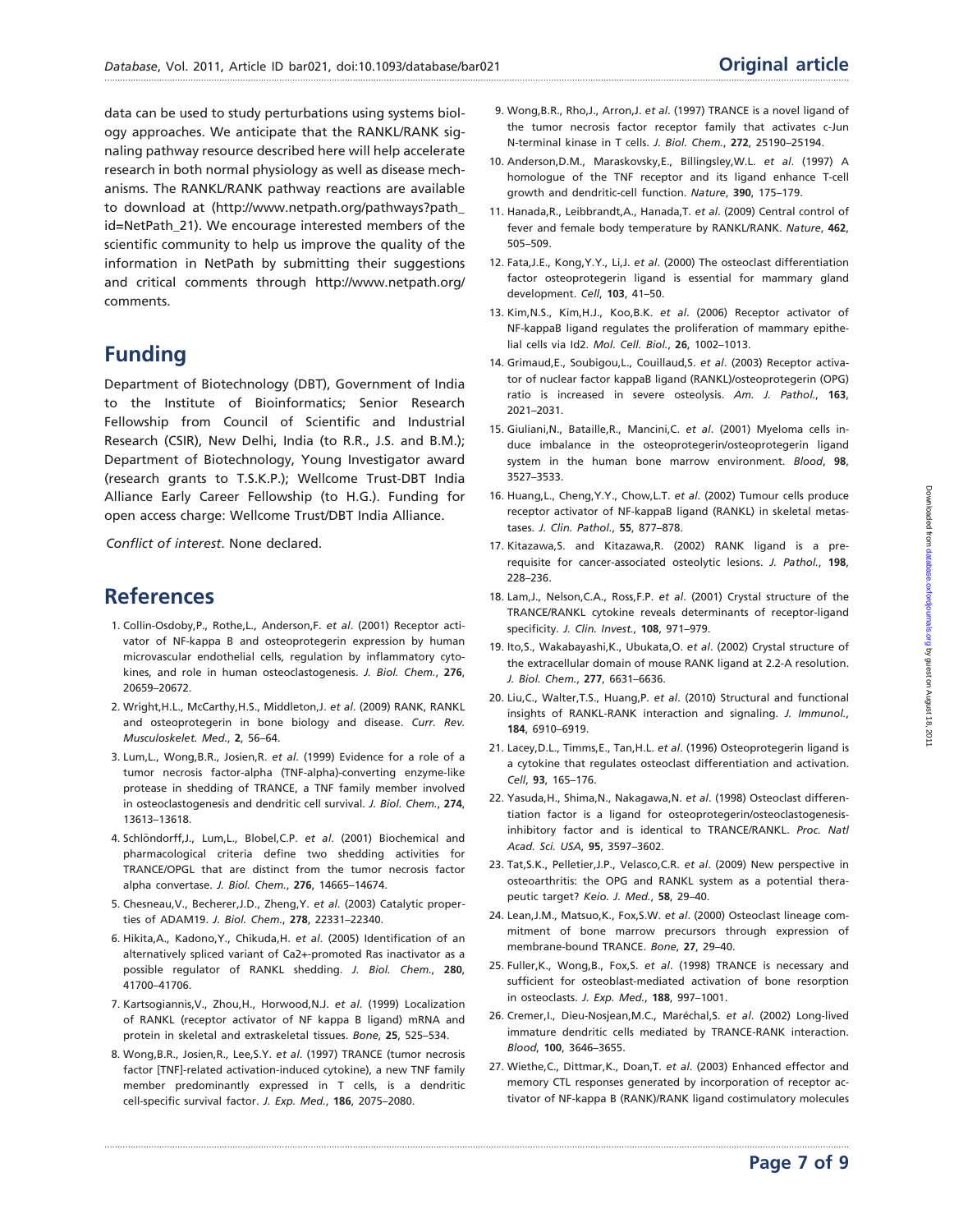into dendritic cell immunogens expressing a human tumor-specific antigen. J. Immunol., 171, 4121–4130.

- 28. Yu,Q., Gu,J.X., Kovacs,C. et al. (2003) Cooperation of TNF family members CD40 ligand, receptor activator of NF-kappa B ligand, and TNF-alpha in the activation of dendritic cells and the expansion of viral specific CD8+ T cell memory responses in HIV-1-infected and HIV-1-uninfected individuals. J. Immunol., 170, 1797–1805.
- 29. Rossi,S.W., Kim,M.Y., Leibbrandt,A. et al. (2007) RANK signals from CD4q3-inducer cells regulate development of Aireexpressing epithelial cells in the thymic medulla. J. Exp. Med., 204, 1267–1272.
- 30. Sobacchi,C., Frattini,A., Guerrini,M.M. et al. (2007) Osteoclast-poor human osteopetrosis due to mutations in the gene encoding RANKL. Nat. Genet., 39, 960–962.
- 31. Simonet,W.S., Lacey,D.L., Dunstan,C.R. et al. (1997) Osteoprotegerin: a novel secreted protein involved in the regulation of bone density. Cell, 89, 309–319.
- 32. Yasuda,H., Shima,N., Nakagawa,N. et al. (1998) Identity of osteoclastogenesis inhibitory factor (OCIF) and osteoprotegerin (OPG): a mechanism by which OPG/OCIF inhibits osteoclastogenesis in vitro. Endocrinology, 139, 1329–1337.
- 33. Hofbauer,L.C. and Heufelder,A.E. (2001) Role of receptor activator of nuclear factor-kappaB ligand and osteoprotegerin in bone cell biology. J. Mol. Med., 79, 243–253.
- 34. Ruocco,M.G., Maeda,S., Park,J.M. et al. (2005) IkappaB kinase (IKK) beta, but not IKK alpha, is a critical mediator of osteoclast survival and is required for inflammation-induced bone loss. J. Exp.Med., 201, 1677–1687.
- 35. Chaisson,M.L, Branstetter,D.G., Derry,J.M. et al. (2004) Osteoclast differentiation is impaired in the absence of inhibitor of kappa B kinase alpha. J. Biol. Chem., 279, 54841–54848.
- 36. Aya,K., Alhawagri,M., Hagen-Stapleton,A. et al. (2005) NF-(kappa) B-inducing kinase controls lymphocyte and osteoclast activities in inflammatory arthritis. J. Clin. Invest., 115, 1848–1854.
- 37. Yamashita,T., Yao,Z., Li,F. et al. (2007) NF-kappaB p50 and p52 regulate receptor activator of NF-kappaB ligand (RANKL) and tumor necrosis factor-induced osteoclast precursor differentiation by activating c-Fos and NFATc1. J. Biol. Chem., 282, 18245–18253.
- 38. Tucker,E., O'Donnell,K., Fuchsberger,M. et al. (2007) A novel mutation in the Nfkb2 gene generates an NF-kappa B2 ''super repressor''. J. Immunol., 179, 7514–7522.
- 39. Vaira, S., Alhawagri, M., Anwisye, I. et al. (2008) RelA/p65 promotes osteoclast differentiation by blocking a RANKL-induced apoptotic JNK pathway in mice. J. Clin. Invest., 118, 2088-2097.
- 40. Vaira,S., Johnson,T., Hirbe,A.C. et al. (2008) RelB is the NF-kappaB subunit downstream of NIK responsible for osteoclast differentiation. Proc. Natl Acad. Sci. USA, 105, 3897–3902.
- 41. Yamamoto,A., Miyazaki,T., Kadono,Y. et al. (2002) Possible involvement of IkappaB kinase 2 and MKK7 in osteoclastogenesis induced by receptor activator of nuclear factor kappaB ligand. J. Bone Miner. Res., 17, 612–621.
- 42. David,J.P., Sabapathy,K., Hoffmann,O. et al. (2002) JNK1 modulates osteoclastogenesis through both c-Jun phosphorylationdependent and -independent mechanisms. J. Cell Sci., 115, 4317–4325.
- 43. Ikeda,F., Nishimura,R., Matsubara,T. et al. (2004) Critical roles of c-Jun signaling in regulation of NFAT family and RANKL-regulated osteoclast differentiation. J. Clin. Invest., 114, 475–484.

- 44. Ikeda,F., Matsubara,T., Tsurukai,T. et al. (2008) JNK/c-Jun signaling mediates an anti-apoptotic effect of RANKL in osteoclasts. J. Bone Miner. Res., 23, 907–914.
- 45. Soriano,P., Montgomery,C., Geske,R. and Bradley,A. (1991) Targeted disruption of the c-src proto-oncogene leads to osteopetrosis in mice. Cell, 64, 693–702.
- 46. Wong,B.R., Besser,D., Kim,N. et al. (1999) TRANCE, a TNF family member, activates Akt/PKB through a signaling complex involving TRAF6 and c-Src. Mol. Cell., 4, 1041–1049.
- 47. Matsumoto,M., Sudo,T., Saito,T. et al. (2000) Involvement of p38 mitogen-activated protein kinase signaling pathway in osteoclastogenesis mediated by receptor activator of NF-kappa B ligand (RANKL). J. Biol. Chem., 275, 31155–31161.
- 48. Kandasamy, K., Mohan, S.S., Raju, R. et al. (2010) NetPath: a public resource of curated signal transduction pathways. Genome Biol., 11, R3.
- 49. Oda,K., Matsuoka,Y., Funahashi,A. et al. (2005) A comprehensive pathway map of epidermal growth factor receptor signaling. Mol. Syst. Biol, 1, 2005.0010.
- 50. Wasiliew,P., Weber,A., Dittrich-Breiholz,O. et al. (2009) A comprehensive map of the IL-1R signalling network. Cell Commun. Signaling, 7, A25.
- 51. Oda,K. and Kitano,H. (2006) A comprehensive map of the toll-like receptor signaling network. Mol. Syst. Biol, 2, 2006.0015.
- 52. Kandasamy,K., Keerthikumar,S., Raju,R. et al. (2009) PathBuilder– open source software for annotating and developing pathway resources. Bioinformatics, 25, 2860–2862.
- 53. Carbon,S., Ireland,A., Mungall,C.J. et al. (2009) AmiGO: online access to ontology and annotation data. Bioinformatics, 25, 288–289.
- 54. Keshava Prasad,T.S., Goel,R., Kandasamy,K., Keerthikumar,S. et al. (2009) Human protein reference database–2009 update. Nucleic Acids Res., 37, D767–D772.
- 55. Hermjakob,H., Montecchi-Palazzi,L., Bader,G. et al. (2004) The HUPO PSI's molecular interaction format–a community standard for the representation of protein interaction data. Nat. Biotechnol., 22, 177–183.
- 56. Orchard,S. and Kerrien,S. (2010) Molecular interactions and data standardisation. Methods Mol. Biol., 604, 309–318.
- 57. Demir, E., Cary, M.P., Paley., S. et al. (2010) The BioPAX community standard for pathway data sharing. Nat. Biotechnol., 28, 935–942.
- 58. Hucka,M., Finney,A., Sauro,H.M. et al. (2003) The systems biology markup language (SBML): a medium for representation and exchange of biochemical network models. Bioinformatics, 19, 524–531.
- 59. Shannon,P., Markiel,A., Ozier,O. et al. (2003) Cytoscape: a software environment for integrated models of biomolecular interaction networks. Genome Res., 13, 2498–2504.
- 60. Dilek,A., Belviranli,M.E. and Dogrusoz,U. (2010) VISIBIOweb: visualization and layout services for BioPAX pathway models. Nucleic Acids Res., 38, W150–W154.
- 61. Babur,O., Dogrusoz,U., Demir,E. and Sander,C. (2010) ChiBE: interactive visualization and manipulation of BioPAX pathway models. Bioinformatics, 26, 429–431.
- 62. Salomonis,N., Hanspers,K., Zambon,A.C. et al. (2007) GenMAPP 2: new features and resources for pathway analysis. BMC Bioinformatics, 8, 217.